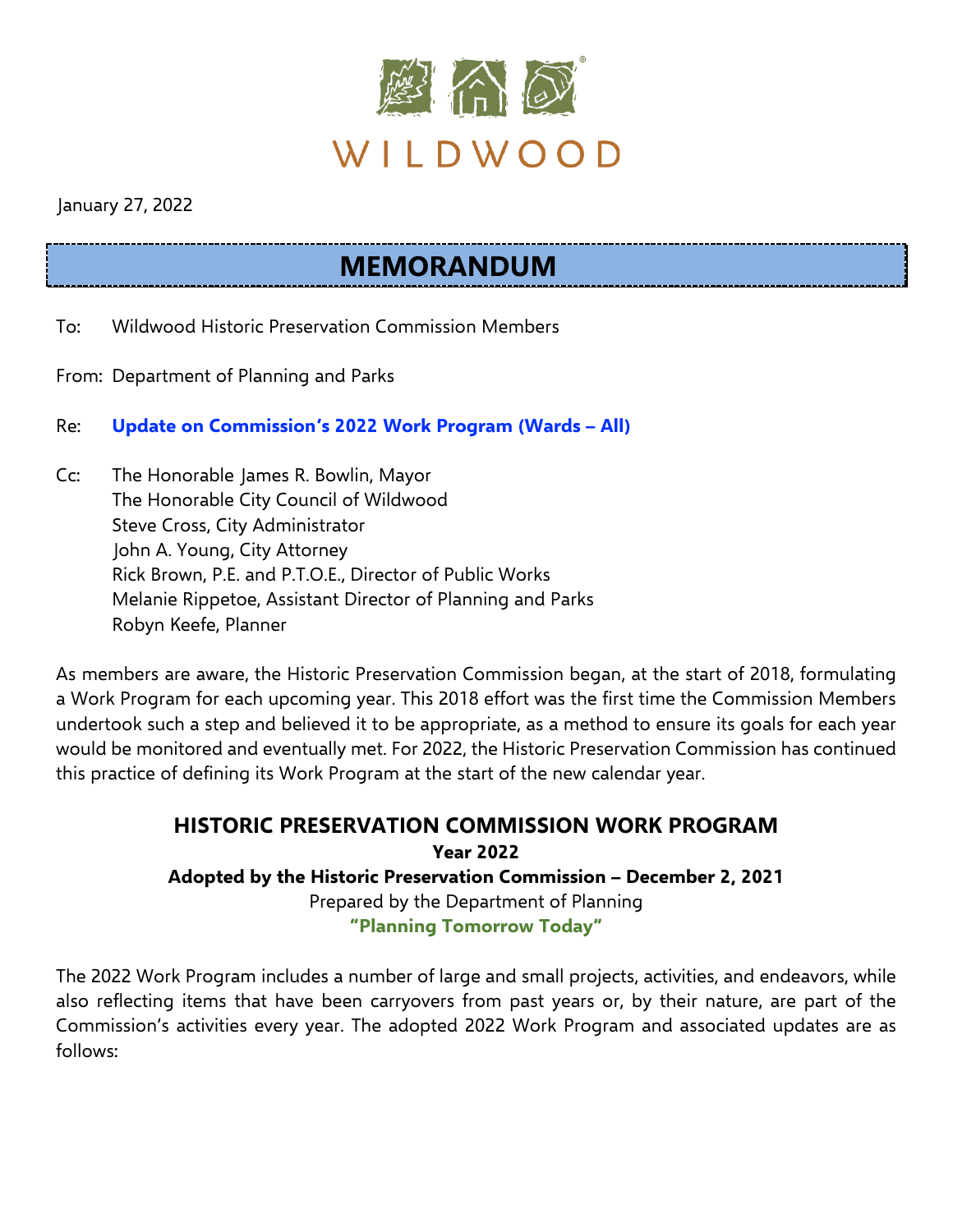| No. | <b>Work Program Item -</b><br><b>Description</b>                                                                                                                                                                                                                                                                                                  | <b>Status</b>                                                                                                                               |           |                                                                                                                                                                                                                                                               |
|-----|---------------------------------------------------------------------------------------------------------------------------------------------------------------------------------------------------------------------------------------------------------------------------------------------------------------------------------------------------|---------------------------------------------------------------------------------------------------------------------------------------------|-----------|---------------------------------------------------------------------------------------------------------------------------------------------------------------------------------------------------------------------------------------------------------------|
|     |                                                                                                                                                                                                                                                                                                                                                   |                                                                                                                                             |           |                                                                                                                                                                                                                                                               |
|     |                                                                                                                                                                                                                                                                                                                                                   | <b>Underway</b>                                                                                                                             | Completed | <b>Not Started/Delayed</b>                                                                                                                                                                                                                                    |
| 1.  | Undertake minor repairs, along<br>with the painting of trim<br>boards and fascia at Old Pond<br>School.                                                                                                                                                                                                                                           |                                                                                                                                             |           | Item is a carryover from<br>due to budget<br>2021<br>shortfall in that year.<br>Planned work to begin in<br><b>Spring 2022</b>                                                                                                                                |
| 2.  | Install the parking pad for the                                                                                                                                                                                                                                                                                                                   | Item completed. Orrville                                                                                                                    |           |                                                                                                                                                                                                                                                               |
|     | Orrville Historic Community<br>Marker                                                                                                                                                                                                                                                                                                             | <b>Historic</b><br><b>Community</b><br>Marker does still need the<br>pull-off pad for visitors to<br>be installed.                          |           |                                                                                                                                                                                                                                                               |
|     |                                                                                                                                                                                                                                                                                                                                                   |                                                                                                                                             |           |                                                                                                                                                                                                                                                               |
| 3.  | Oversee and edit the final<br>chapters in the Wildwood<br>History Book, which is being<br>prepared by representatives of<br>the Wildwood<br><b>Historical</b><br>Society (WHS). These final<br>chapters include the histories<br>of the incorporation efforts<br>and from 1991 to 2021, now<br>inclusive of the COVID-19<br>pandemic              | <b>Final</b><br>chapters<br>and<br>associated support items<br>are almost complete. This<br>topic is on tonight's<br>agenda for discussion. |           |                                                                                                                                                                                                                                                               |
|     |                                                                                                                                                                                                                                                                                                                                                   |                                                                                                                                             |           |                                                                                                                                                                                                                                                               |
| 4.  | Offer<br>input<br>and<br>the<br>oversee/approve<br>descriptions for the Points of<br>Interest Map - 2022 additions.<br>The 2022 version of this map<br>will need to begin with a<br>discussion<br>on<br>$\mathsf{a}$<br>major<br>redesign, given the amount of<br>information now<br>included<br>upon it and the limitations on<br>printing size. |                                                                                                                                             |           | Item not started, but is<br>each<br>part<br>of<br>year's<br>Wildwood<br><b>Celebrate</b><br>Event. In 2021, the<br><b>Commission discussed a</b><br>reformatting<br>or other<br>changes to address its size<br>and<br>amount<br>of<br>information.            |
|     |                                                                                                                                                                                                                                                                                                                                                   |                                                                                                                                             |           |                                                                                                                                                                                                                                                               |
| 5.  | Initiate identified<br>program<br>steps for promoting Historic<br>Route 66 through the City of<br>Wildwood.                                                                                                                                                                                                                                       |                                                                                                                                             |           | Item is a longstanding<br>activity<br>of<br>the<br><b>Commission and carry-</b><br>over from 2021. With the<br>work on the roadside park<br>planned<br>this<br>year,<br>promotion<br>of<br><b>Historic</b><br>66 would be<br>Route<br>opportune at this time. |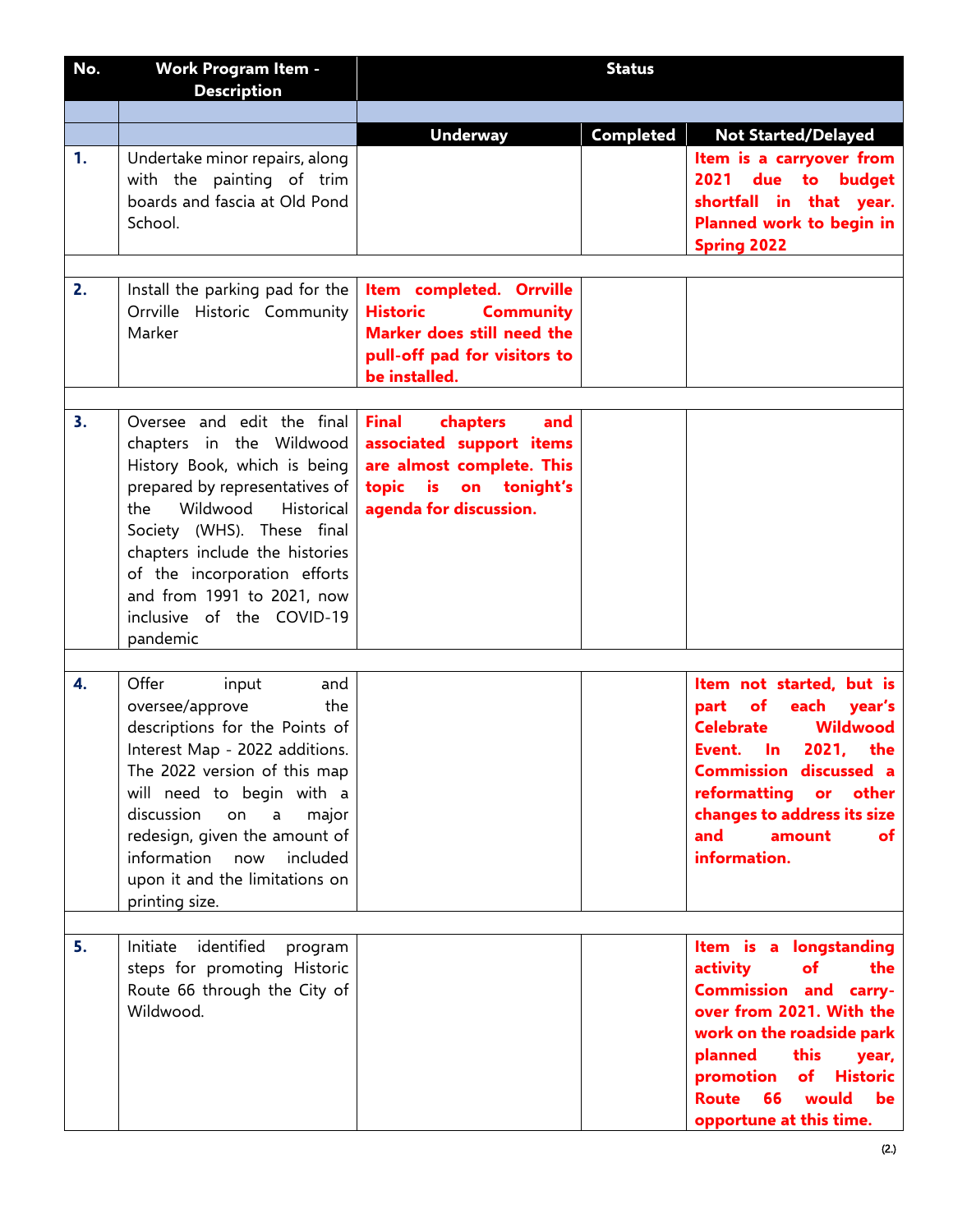| No. | <b>Work Program Item -</b><br><b>Description</b>                                                                                                                                                                                                                                                                                                      | <b>Status</b>                                                                                                                                                                                                         |           |                                          |
|-----|-------------------------------------------------------------------------------------------------------------------------------------------------------------------------------------------------------------------------------------------------------------------------------------------------------------------------------------------------------|-----------------------------------------------------------------------------------------------------------------------------------------------------------------------------------------------------------------------|-----------|------------------------------------------|
|     |                                                                                                                                                                                                                                                                                                                                                       |                                                                                                                                                                                                                       |           |                                          |
|     |                                                                                                                                                                                                                                                                                                                                                       | <b>Underway</b>                                                                                                                                                                                                       | Completed | <b>Not Started/Delayed</b>               |
| 6.  | Conduct planning and design<br>process on future Historic<br>Route 66 Roadside Park on<br>Manchester Road.                                                                                                                                                                                                                                            | Item was discussed at great<br>length in 2021, ending with<br>selection<br>the<br>$\mathbf{f}$<br>consultant to develop a<br><b>Master Plan. This item will</b><br>be on the Commission's<br>agenda for discussion.   |           |                                          |
| 7.  | Continue work on Belleview<br>Project,<br>including<br>Farms<br>providing the oversight of the<br>preservation of historic assets<br>associated with it.                                                                                                                                                                                              | Item is a carry-over from<br>past years, but work<br>continues at the property<br>by Friends of Belleview,<br>other volunteers, and the<br><b>City of Wildwood.</b>                                                   |           |                                          |
| 8.  | Complete specifications and<br>plan sheets for the bidding<br>process in association with the<br>reconstruction of the Essen<br>Log Cabin on a City-owned<br>site, while defining its planned<br>use and location.                                                                                                                                    | Item is a carry-over from<br>past years, but City<br><b>Council has set aside</b><br>\$140,000.00 in funds, as<br>part of the 2023 Capital<br><b>Improvement Program or</b><br>its reconstruction and<br>restoration. |           |                                          |
| 9.  | Create a Master Plan<br>to<br>address<br>of<br>acceptance<br>donations and the allocations<br>of future funding necessary for<br>their reuse. The Master Plan<br>should include a design for<br>signage that would explain the<br>source and location of re-<br>purposed materials that are<br>used in park construction<br>projects within the City. |                                                                                                                                                                                                                       |           | Item again is a carry-over<br>from 2021. |
| 10. | Archive documents from the<br>City's incorporation.                                                                                                                                                                                                                                                                                                   | Item is an in-house process<br>and on-going, but has<br>slowed with Department's<br>staffing shortages.                                                                                                               |           |                                          |
|     |                                                                                                                                                                                                                                                                                                                                                       |                                                                                                                                                                                                                       |           |                                          |